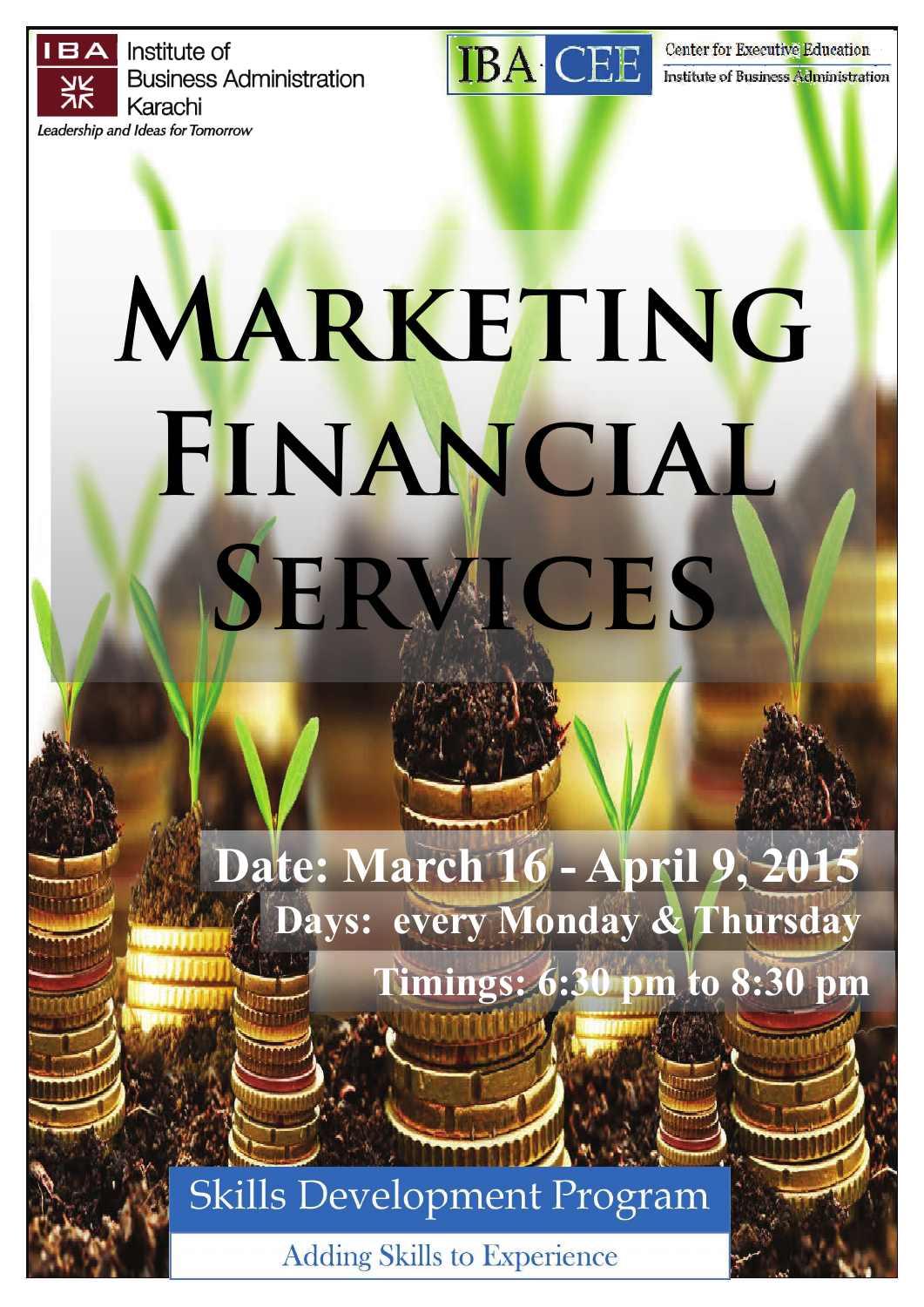



## Marketing of Financial Services

#### Program Overview

The objective of this course is to familiarize the applicants with the basic concepts of marketing, its scope and application in the corporate arena specifically in banks. Concepts of brand equity, marketing management and customer relationship management are discussed in detail. Also, information on developing the marketing mix, distribution of products and logistics management is covered. Primarily his course aims to provide an in-depth appreciation and understanding of the unique challenges inherent in managing and delivering quality services.

## Program Objectives/Outcomes

After the successful completion of this course, participants will be able to:

- Have knowledge and understanding of:
	- Marketing, its philosophy and significance
	- The 4 P's Product, Price, Place and Promotion
	- Concept of Services Marketing
	- Emerging trends and challenges of global markets
	- Social and ethical issues in Marketing
	- Marketing Ethics for Islamic Financial Services
- Understand the scope of and develop effective marketing strategies and programs for financial services
- Be well versed with the concept of brand equity and brand management
- Effectively utilize the concepts of CRM for marketing success
- Have working knowledge of Marketing Research concepts, its application and importance.

March 16-April 9, 2015 Every Monday & Thursday 6:30 pm to 8:30 pm Venue: IBA City Campus

#### Course Contents

- 1. Introduction to Marketing
- Consumer & Customer Behavior
- Decision Making Process
- 4. Individual Customer
- 5. Corporate Customer
- 6. Marketing Research
- 7. Product Development
- 8. Marketing Strategy
- 9. Service Differentiation
- 10. Competitive Strategies
- 11. Brand Management
- 12. Product Life Cycle Management
- 13. Pricing Strategy
- 14. Distribution Networks
	- Branch Network
	- Alternate Distribution Channels
	- uu. Utilizing Banking Distribution for non-banking financial services
- 15. Marketing Communication
- 16. Personal Selling
- 17. Direct Selling
- 18. Marketing Audit
- 19. Global Marketing & Selling Perspective
- 20. Social and Ethical Marketing Practices
- 21. Marketing of Islamic Financial Services

#### Who Should Attend

This course is specifically designed for sales and marketing officers who are tasked to develop, market and sell financial products and services.

## Course Investment PKR 15000/-

(Inclusive of course material & certificate

# **Skills Development Program**

**Adding Skills to Experience**